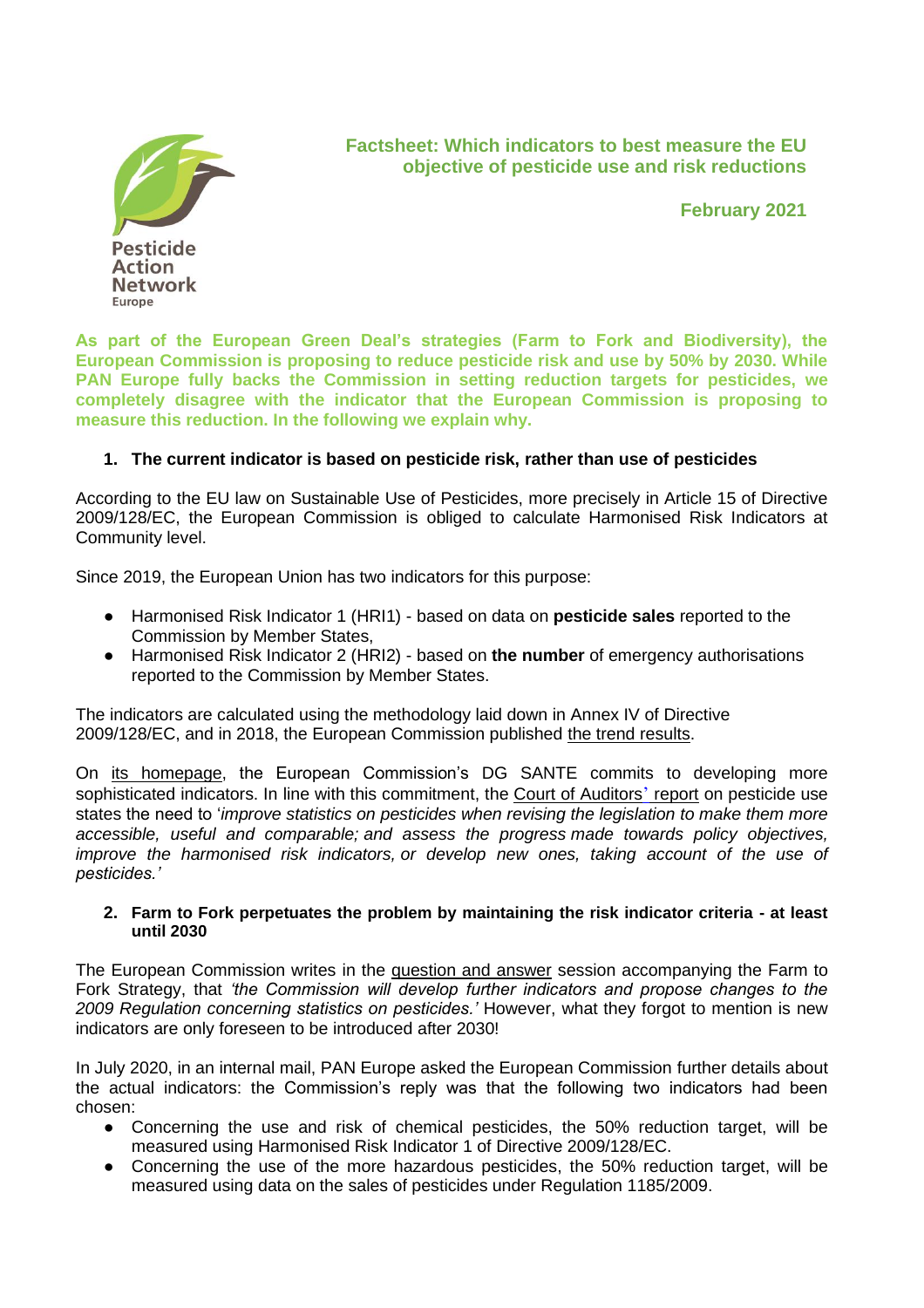Furthermore, the European Commission said '*the Commission has committed to work on the development of further harmonised risk indicators, in conjunction with Member States, taking into account new data sources to better measure the evolution in the risks associated with the use of, and dependency on, pesticides. We are currently working with the European statistical DG, EUROSTAT to develop such data sources. However, the achievement of the two pesticide targets under the Farm to Fork strategy will be measured as described abov***e**.'

**It is really unfortunate that the European Commission have chosen two indicators which are directly correlated: when a hazardous pesticide is officially removed from the market its sale will of course officially diminish. The indicators chosen will neither consider any of the pesticides used in derogation (HRI2), nor give any knowledge about actual use.** 

It worth mentioning, that HRI1*,* is also the indicator [proposed](https://ec.europa.eu/info/law/better-regulation/have-your-say/initiatives/12183-Farm-to-Fork-Strategy-/F506589) by the European Crop Protection Association (ECPA) - now Croplife Europe - in the public consultation on the Farm to Fork Strategy, stating: *'ECPA views the use of the harmonised risk indicator 1 (HRI 1) developed and published by the European Commission as a reasonable way to measure the hazard reduction of pesticides used in both organic and conventional agriculture….. Any proposal for HRI targets should use a baseline level made from the average index in the period 2014-2017…'.*

The European Commission aims at using the average of 2015-2017 as the baseline years*.* PAN Europe made a feasibility analysis as a linear extrapolation based on the 2020 agricultural outlook, focusing on how to reach the 50% reduction target for pesticide use and risk using the currently proposed indicator (Harmonised Risk Indicator 1 with baseline 2015-17). As can be seen below, if the current trend continues, this target will be reached.



**Maintaining the current choice of indicators means leaving the EU model of farming unchanged, which will result in the Farm to Fork pesticide use reduction targets remaining a paper tiger.**

## **3. The way forward is developing use indicators and collecting use data from farmers**

Almost two decades ago the European Union agreed to make pesticide use one of the agroenvironmental indicators within the CAP. Pesticide record-keeping is a conditionality requirement of the Common Agricultural Policy as the general Food Law (Regulation No 178/2002) and its associated rules, in this case Regulation No 183/2005 on feed hygiene which in its Annex I, section II, (2) (a) states that *"feed operators must in particular keep records on any use of plant protection*